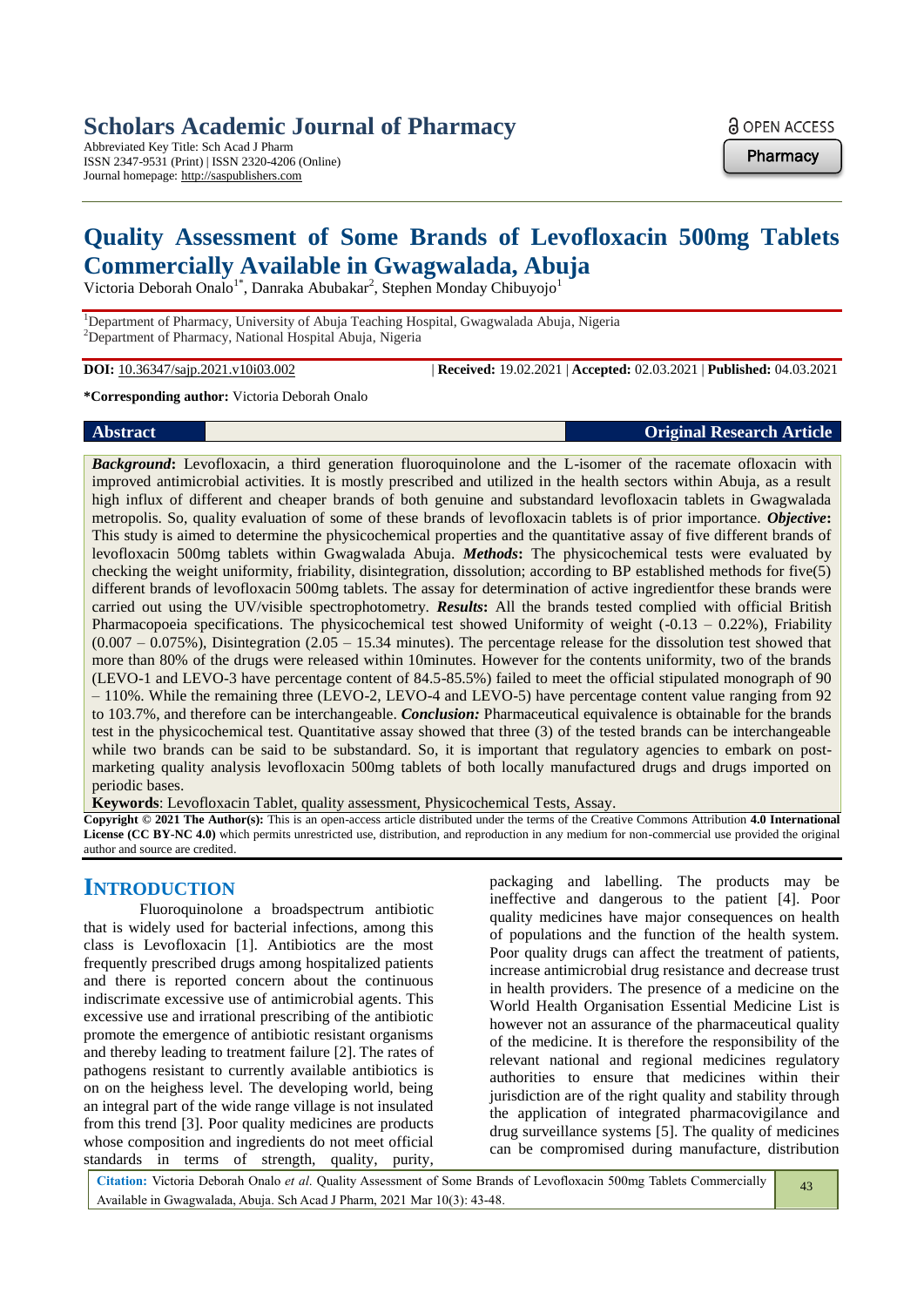within country and storage at elevated temperatures and humidity conditions [6]. There is the need for proper quality assurance and post market surveillance of medicine produced within the country. This can easily be carried out by regulatory and allied authorities to ensure the quality of the drug produced.

Quinolone comprise an interesting group of antibacterial whose action is based on their anti-DNAgyrase and topoisomerase intracellular activities. Their antibacterial activity is greatly increased by addition of 6-fluoro and 7-piperazinyl groups to the molecule giving rise to the novel 6-fluoroquinolones commonly referred to as the fluoroquinolone antibacterial agents. They are the second generation members of quinolones and are greatly effective against both Gram-negative and Gram-positive bacteria that are resistant to other antibacterial [7].

Levofloxacin which is the focus of this study is a third generation fluoroquinolone and it is the L-isomer of the racemate ofloxacin with improved antimicrobial activities [8]. Levofloxacin is a 6-fluoroquinolone antibacterial agent and it acts as a broad-spectrum antibiotic against gram-positive and gram-negative aerobes. It was patented in 1987 and approved by the United States Food and Drug Administration in 1996 for use in the United States and marketed by Sanofi-Aventis under the name Tavanic [9]. Levofloxacin functions by diffusing through the bacterial cellwall acts by inhibiting DNA gyrase, a type II topoisomerase and IV enzyme required for DNA replication, RNA transcription and repair of bacteria DNA. Inhibition of DNA gyrase activity will lead to blockage of bacterial cell growth. Levofloxacin is a newer member among the fluoroquinolones. It is the L-isomer of ofloxacin which is existing commercially as the hemihydrates. Levofloxacin is chemically known as;

**Chemical name**: (-)-(s)-9-fluoro-2,3-dihydro-3-methyl-10-(4-methyl-1-piperazinyl)-7-

Oxo-7H-pyridol [1,2,3-de]-1,4benzoxazine-6 carboxylic acid, Hemihydrates.

**Molecular formula**:  $C_{18}H_{20}FN_3O_4.\frac{1}{2}$  $\frac{1}{2}H_2O^{10}$ 

**Molecular weight**: 361.368g/mol.

**Appearance**; light yellowish-white to yellow-white crystalline powder. It is freely soluble in acidic aqueous solutions but relatively insoluble in water [11].



Levofloxacin tablet with influx of newer different brands and emergence of cheaper products in the drug market may lead to difficulty in making choice and can pose a public health risk. The tendency of patients to have preference for cheaper brands is inevitable. This is not unconnected with the low socioeconomic status of the populace amidst high cost of living in Gwagwalada. Generally, the effectiveness of pharmaceutical dosage forms depends on their formulation properties and manufacturing method. The likelihood is that the quantity of various dosage forms may vary depending on the manufacturer [12]. Hence it is important to validate the quality of some of the available levofloxacin tablets in Gwagwalada metropolis. The physicochemical properties of the tablets Levofloxacin to be considered in this study include; uniformity of weight, tablet friability, disintegration time test, dissolution and determination of content uniformity.

The objective of this study was to evaluate the physicochemical properties of five different brands of Levofloxacin 500mg tablet that is commercially available in Gwagwalada metropolis.

#### **MATERIALS AND METHODS STUDY SETTING**

The study was carried out in Gwagwalada town located in Gwagwalada Area Council of Federal Capital Territory Nigeria. Gwagwalada town is one of the largest satellite towns and the third largest urban centre in the Federal Capital Territory. It is one of the most densely populated towns in the Federal Capital Territory. Gwagwalada Area Council lies between latitude  $08^0$  55N'and  $09^0$  00N'and longitude  $07^0$ 00E'and  $07^0$  05E' [13]. It is bordered in the South by Kwali Area Council, in the North by Niger state, Kuje Area Council in the East and Abuja Municipal Area Council in the North-East. It has a tropical climate with the temperature ranging from  $30^{\circ}$ - $37^{\circ}$ C, with the highest recorded in the month of March. It is estimated to have a population of 402,000, with population density of  $385.4/km^2$  [14].

#### **MATERIALS & REAGENTS**

The materials that was used for this research work includes; A Chinese Pharmacopeia Reference Levofloxacin 100mg which was purchased from Adel Crystals and Five (5) different brands of levofloxacin tablets with label of 500mg. The reagent that was used is HCL 36.46%w/v (822A994315 Art.8215), and Distilled water. The following equipment were used in the research work: Digital Analytical balance (Apex-FB51634 made in USA), Digital Friability Tester (model-902/903 made in Indian), Disintegration test apparatus (Erweka tablet Disintegration tester ZT 3 Nr:41728 made in Western Germany), Erweka tablet Dissolution app DT Nr: 43560, made in Western Germany, UV Spectophotometer (model UV-1800,

44

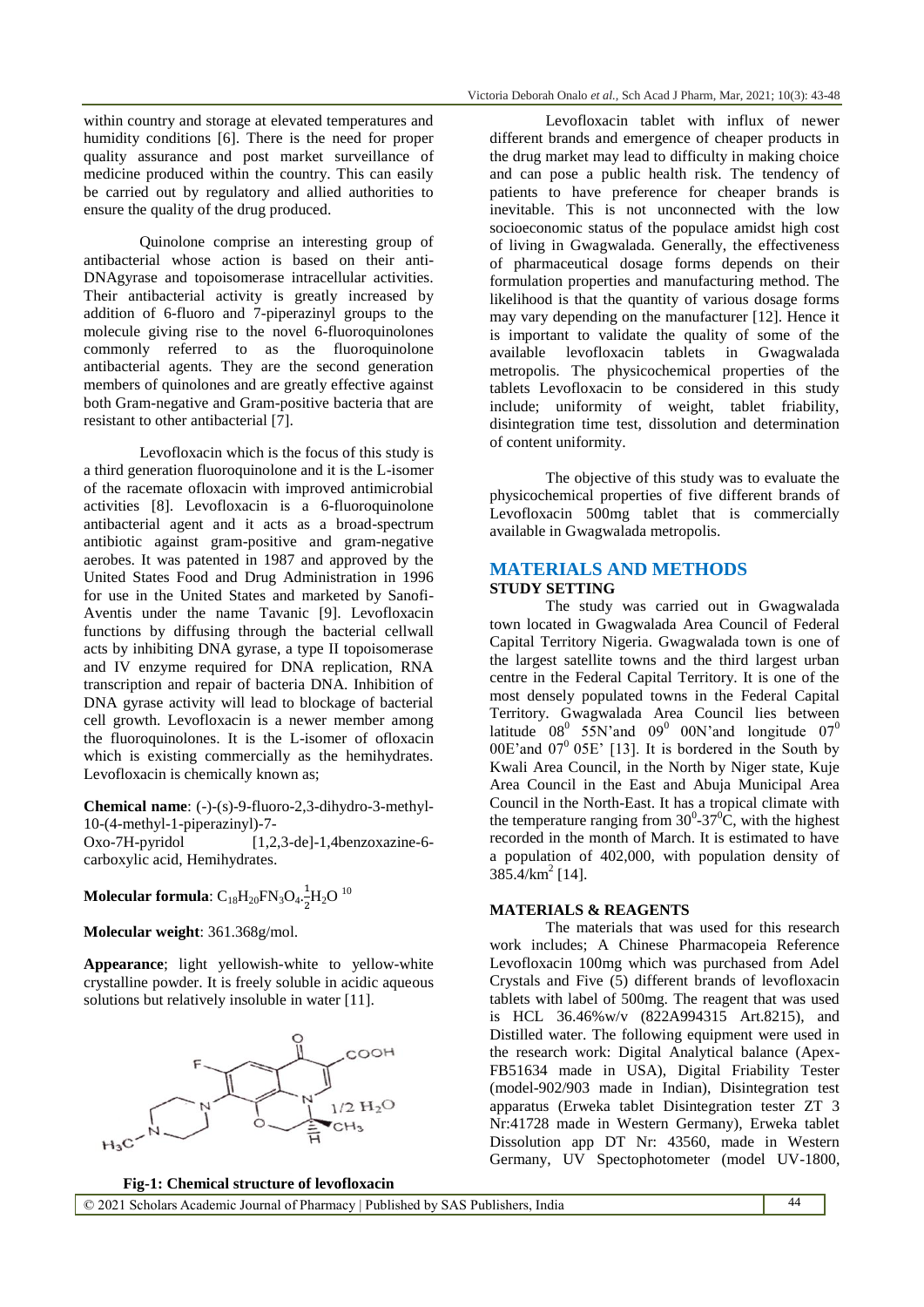Shmadzu, Germany) and Volumetric flask, Pipette, Filter paper, Ceramic mortar and pestle.

#### **Reference and Test Drugs**

Reference Levofloxacin powder (Chinese Pharmacopoeia Standard) was procured through ADELS CRYSAL LAKE NIG LTD in Lagos and five(5) different brands of Levofloxacin tablets labelled to contain 500mg of active ingredient from different manufacturer which were randomly purchased using systematic random sampling technique, from registered Pharmaceutical stores in Gwagwalada.

#### **Physicochemical test**

The following physicochemical properties were determined: Tablet Weight Uniformity, Tablet Friability, Disintegration Time Test, Dissolution test and Determination of Content Uniformity.

#### **Uniformity of Weight**

Twenty (20) tablets were randomly selected from each brand and were weighed individually using a digital analytical balance. The weights of the tablet were recorded and the mean, standard deviation and percentage deviation were calculated. Not more than two of the individual weight should deviate from the average weight by more than the percentage deviation: 80mg or less for  $\pm 10\%$  and more than 80mg or less than 250mg for  $\pm 7.5\%$ ,  $\pm 5\%$  250mg and more [15].

#### **Friability test**

This test helps to measure the resistance of the tablet to abrasion. Tablets are subjected to a standardized level of agitation for a given time and friability is expressed as weight loss.

Twenty (20) tablets of each brand were weighed using the electronic analytical balance. The tablets were placed in the drum of Digital Friability tester which is already set to operate at a speed of 25 revolutions per minute for four minutes in a total of 100 revolutions. The tablets were dropping through a distance of six inches with each revolution. After 100 revolutions the tablets were reweighed and the percentage loss in tablet weight is determined. The test is done once if the tablets are obviously cracked or broken tablets are present after tumbling, the sample then is reported as failed the test. Generally, a maximum loss of weight not greater than 1% is considered acceptable for most products.<sup>15</sup>

#### **Disintegration test**

Disintegration test was provided to determine whether tablets disintegrate within the prescribed time when placed in a liquid medium under certain experimental condition. 900ml of the 0.1N HCL were measured and poured into 1000ml capacity beaker, the content and the beaker were placed in the disintegration machine. The temperature of the apparatus was maintained at  $37^{\circ}$ C $\pm$ 0.5°C with the aid of a

thermostated heater. Six tablets were randomly selected from each brand and were placed in the basket rack assembly, hung on a metal holder and lowered into the beaker containing the disintegration medium. The machine was turned on and the basket oscillated up and down until the tablets were disintegrated [15]. The time taken for each tablet to disintegrate was recorded. The process was repeated for all the brands.

#### **Determination of Content of Uniformity**

The determination of content uniformity, was done using the UV-Visible Spectrophotometer. This was done using the developed and validation method [10].

#### **Preparation of standard stock solution**

50mg of pure levofloxacin powder was weighed and dissolved in 100ml of 0.1NHCl. Then 10ml of this solution was further diluted to 100ml with 0.1NHCl to obtain 50µ/ml Levofloxacin hemihydrates solution known as L0. A serial dilution from L0 was made using 0.1NHCl starting from 0.05 to 0.5ml which were taken and diluted to 10ml to obtain different concentrations within the range of  $0.25 - 2.5\mu$ /ml. These were passed through the UV-Visible Spectrophotometer at the wavelength of 290nm. A plot of concentration against absorbance was made and it's coefficient of determination  $(r^2)$  was calculated.

#### **Dissolution Test**

The dissolution rate of tablets was determined using the USP dissolution test apparatus. Dissolution test was set up using a freshly prepared 900ml of 0.1NHCL medium at temperature regulated at  $37 \pm 0.5^{\circ}$ c. The agitator switch was turned on and set to the speed 100 revolution per minute. This was done at intervals of 5, 10, 15, 20, 25, 30, 35, 40, and 45minutes, a tablet from each brand was placed in a basket and then allowed to be dropped in the medium and rotate. A 5ml sample of fluid was withdrawn at 5min intervals using 5ml syringe and needle. The volume withdrawn was replaced equal volume of fresh 0.1NHCL to maintain constant volume in the dissolution vessel. The sample withdrawn was filtered using 0.45µm filter paper and transferred into a sample bottle before subjecting it to UV Spectrophotometer reading at 290nm wavelength [16].

#### **Preparation of sample solution**

Ten tablets of the same brand were weighed and powdered using mortar and pestle to pulverize to fine powder. An accurate weighed tablet powder, equivalent to 50mg levofloxacin hemihydrates from the total weigh of the tablets pulverized, which was transferred into 100ml volumetric flask. 50ml of 0.1NHCl was added, and shaken for fifteen (15) minutes and diluted to 100ml mark with the same solvent. It was then filtered to obtain sample stock. 10ml 0f the filtrate was measured and further diluted to 100ml with the 0.1NHCl. Then aliquot volume of 0.05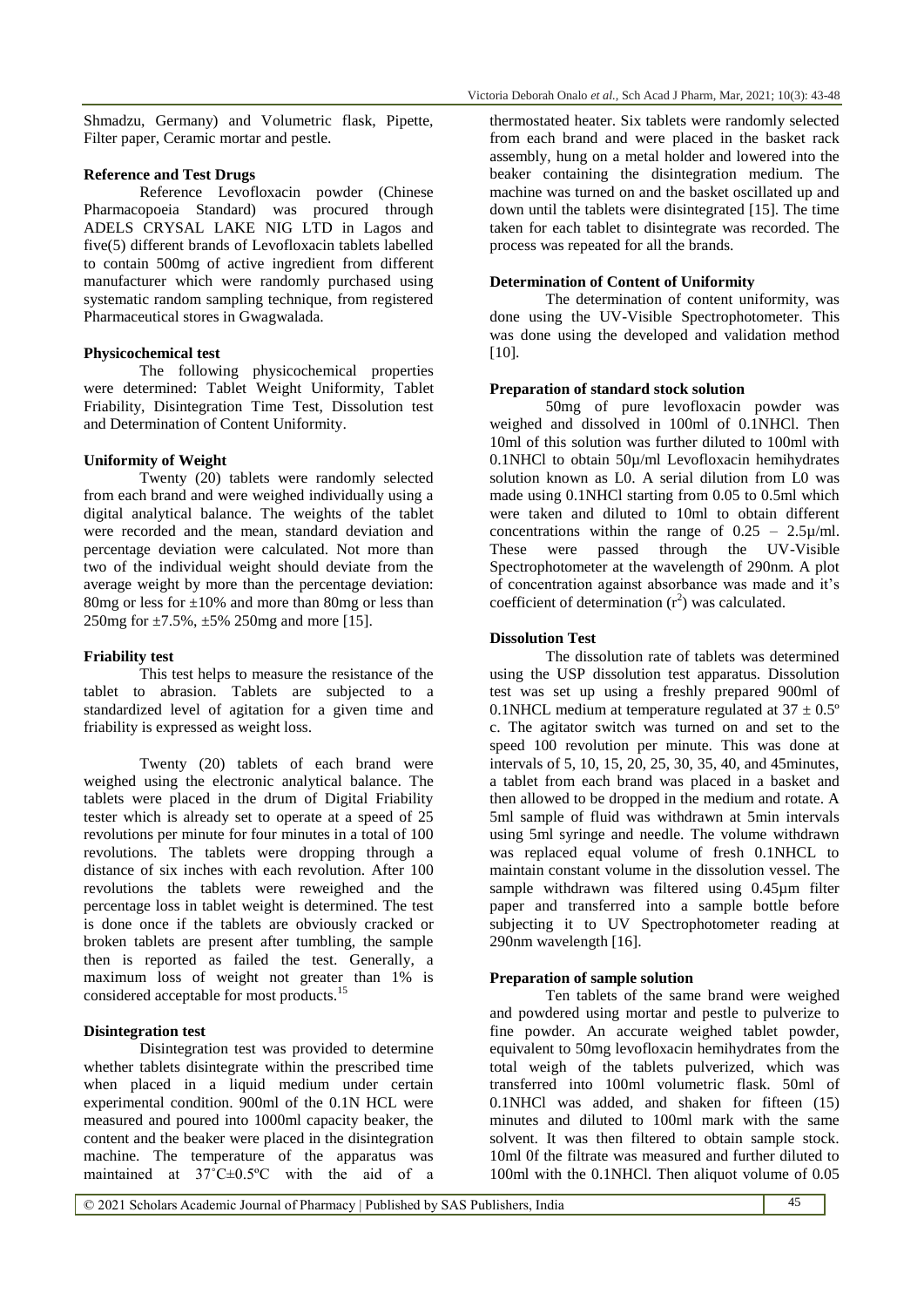to 0.5ml were taken and diluted to 10ml each to get a concentration of 0.25 to 2.5µ//ml. The absorbance of the sample solution were determined at 290nm using the 0.1NHCl as the blank. The percentage drug content was calculated for each batch. It is stated that Levofloxacin tablet must have 90- 110% of the label claim for it to pass the content of active ingredient [17].

### **RESULTS**

The physicochemical properties test carried out for the tested brands of levofloxacin 500mg tablets includes; determination of uniformity of weight, friability, disintegration time, content uniformity and dissolution test. The Uniformity of Weight test for the five (5) different brands levofloxacin 500mg tablets showed that all the brands were within the official standard. British Pharmacopoeia stipulates for tablet 250mg or more, percentage deviation should not be  $250mg$  of more, percentage deviation should not be more  $\pm 5\%$ .<sup>18</sup> The percentage deviation value is ranging from -0.13-0.22%.

The Friability test for the tested brands of levofloxacin 500mg tablets were within the official

standard percentage loss of not more than 1%, the value of the percentage loss ranging from 0.007 - 0.075%.

The Disintegration test result for the tested brands of levofloxacin 500mg tablets showed that all the brands passed the disintegration time test. The official stipulated disintegration time test for the film coated tablet should not be more than 30 min. The value for disintegration test for the brands is from 2.05-15.34 min.

The drug content result showed that, three (3) of the tested brands of the levofloxacin 500mg tablets were within the official stipulation of 90-110%. The value of the percentage content is from 92-103.6%. LEVO-1 and LEVO-3 failed the test with value of 84.9-  $85.5\%$ .

The Dissolution test result showed that all the tested brands of the levofloxacin 500mg tablets pass the dissolution test. The percentage release showed that more than 80% of the drugs were release within 10 min.

**Table-1: Physicochemical parameter of five different brands of levofloxacin tablets**

| Product | <b>Mean</b>      | Percentage       | %Friability | <b>Mean</b>             | Percentage   | Drug           |
|---------|------------------|------------------|-------------|-------------------------|--------------|----------------|
| code    | weight $\pm SD$  | <b>Deviation</b> |             | Disintegration $\pm SD$ | Content (90- | <b>Content</b> |
|         |                  |                  |             |                         | $110\%$      | (mg)           |
| LEVO-1  | $718.8 \pm 3.89$ | 0.02             | 0.056       | $6.23 \pm 0.86$         | 85.5         | 427.5          |
| LEVO-2  | $589.3 \pm 3.73$ | 0.22             | 0.042       | $7.95 + 2.33$           | 103.6        | 518.0          |
| LEVO-3  | $689.7 + 4.78$   | $-0.13$          | 0.007       | $8.01 \pm 0.99$         | 84.9         | 424.5          |
| LEVO-4  | 594.6±4.70       | 0.04             | 0.076       | $2.05 \pm 0.33$         | 100.7        | 503.5          |
| LEVO-5  | $696.1 \pm 3.91$ | 0.03             | 0.007       | $15.34 \pm 2.23$        | 92.0         | 460.0          |



**Fig-2: Dissolution profile for tested brands of levofloxacin 500mg**

#### **DISCUSSION**

The proliferation of small scale pharmaceutical industries has led to the availability of drugs of different qualities worldwide, Nigeria being inclusive. The dense population of Gwagwalada community with low socioeconomic status create a conducive environment for drugs of any kind to be marketed for patient use. So it is necessary to evaluate the drugs entering Gwagwalada most especially Levofloxacin, a

Fluoroquinolone most utilized. Five different brands of levofloxacin were purchased from the pharmacy outlets in Gwagwalada town. Eighty percent of the levofloxacin brands tested were manufactured in Indian with 20% indigenous. This show influx of Levofloxacin tablets from Indian to Africa.

Uniformity of weight can be used as a pointer for good manufacturing practices, although the

| ---------------------<br>-------<br>------------<br>-----------------                   |  |
|-----------------------------------------------------------------------------------------|--|
| $\odot$ 2021 Scholars Academic Journal of Pharmacy   Published by SAS Publishers. India |  |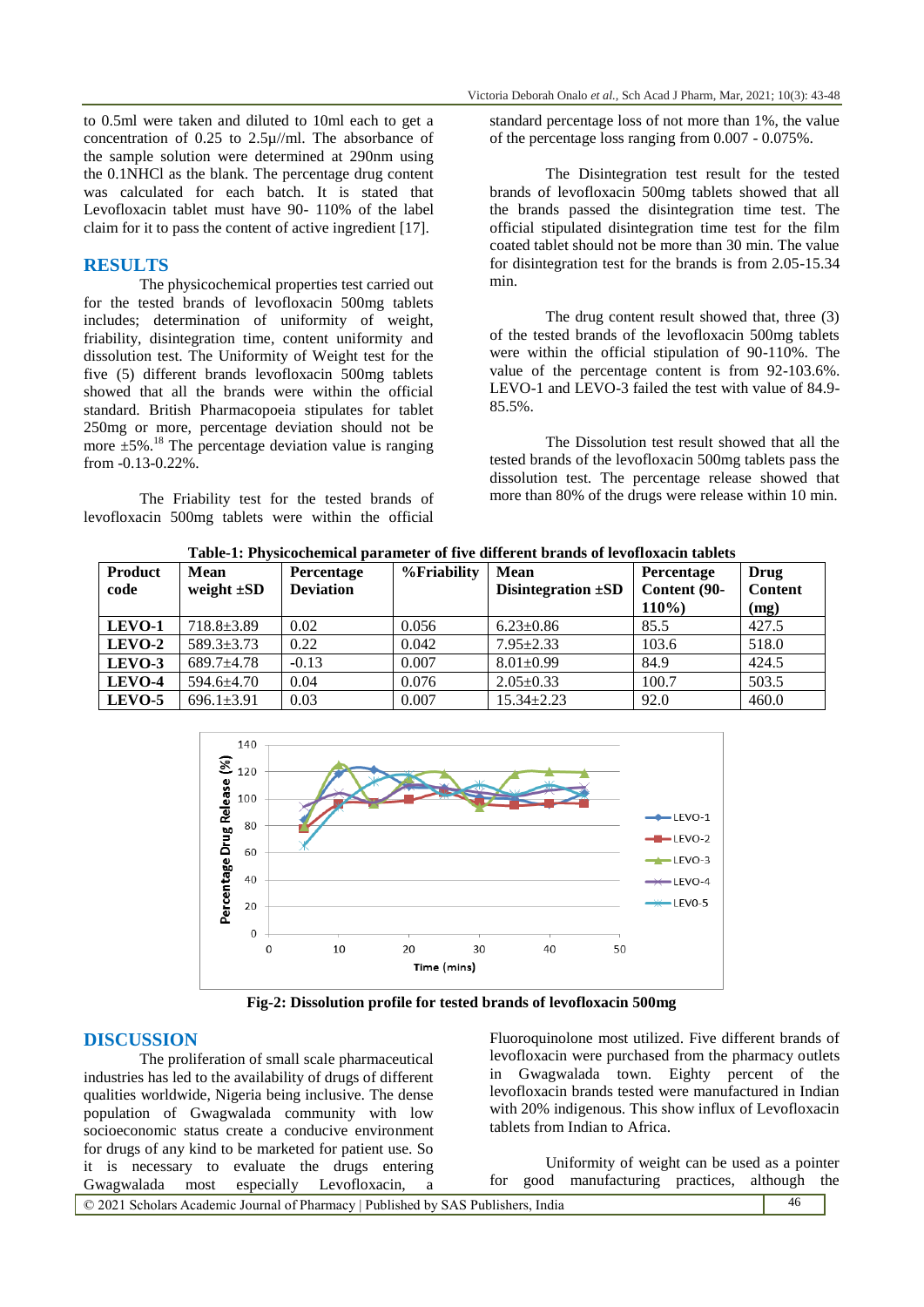formulation and the manufacturing process can influence the weight of different brands of the same drug. For drugs of average weight 250mg or more, a percentage deviation of  $\pm 5\%$  is permitted [18]. The levofloxacin 500mg tablet brand that was tested had deviation ranging from -0.13 to 0.22%, suggesting that all the twenty tablets used from each brand did not exceed the limit and it is considered therefore to have passed the weight uniformity test. It compares well with the study reported in India that the six different brands of film coated tablets of levofloxacin 500mg passed the weight variation test as the percentage of weight variation was within the USP limits of  $\pm 5\%$  of average weight [20].

The friability test is a very important test, because it helps to evaluate the ability of a tablet resistance to abrasion, the tablet friability permitted is less than 1% [18]. A highly friable tablet can easily experience chipping, cracking or lamination during transportation, handling or accidental falls. From the result obtained, the entire levofloxacin 500mg tablet passed the test. It also conforms to the study conducted in Lagos Nigeria that showed ten different brands of levofloxacin 500mg tablet which passed the friability test [3]. The levofloxacin 500mg tablet brand tested ranging from 2.05 to 15.34 minutes for film coated tablets passed the disintegration test. The conformation of the tested tablets to the specified official monograph shows that the tablets can easily disintegrate within the normal stipulated time in the system and so, therapeutic efficacy can easily be achieved. LEVO-4 had the least time of disintegration which agrees with study that rapid disintegration is also attributable to the nature and concentration of the disintegrant used in the formulation as well as the manufacturing process employed [19].

The content of uniformity test was carried out using UV-Vis-Spectrophotometer. Levofloxacin should have percentage content between 90 -110% [17]. This test revealed that all the five brands tested contained levofloxacin as their active ingredient. LEVO-2, LEVO-4 and LEVO-5 passed the test with percentage content of 103.6%, 100.7% and 92.0%. But LEVO-1 and LEVO-3 did not meet the criteria with their percentage content being 85.5% and 84.9% respectively. This is in contrast to a study reported in India that all the six brands of levofloxacin 500mg tablets tested were within the official stipulated official monograph [20]. It compares well with the study conducted in Lagos, Nigeria, that revealed two of the 10 tested brands failing the content uniformity test [3]. LEVO-2 LEVO-4 and LEVO-5 shows that the quality of these drugs is excellent and can elicit a therapeutic effect without delay. The LEVO-1 and LEVO-3 did not meet the stipulated criteria; it is an indicative of substandard product which cannot produce the required therapeutic dose.

Not less than 80% of the labelled amount of levofloxacin dissolved in  $30 \text{ minutes}$ .<sup>18</sup> The obtained dissolution profile (Fig-2) revealed that at 30mins, all levofloxacin brands attained more than 80% release. It is similar to the findings of the study conducted in Lagos that all the tested levofloxacin 500mg tablet brands attained more than 80% release except one brand which did not meet the criteria [3]. This shows that the entire levofloxacin brand complied with the USP specification. A drug product is considered to be very rapidly released if ≥85% of the drug is dissolved in 15 minutes [21]. There were faster rate of dissolution for LEVO-1 and LEVO-4 having above 80% within 5 minutes among all the brands. This indicates that these brands were released very rapidly which can be attributed to the manufacturing process and composition of excipient used. The test showed that the tested brands of levofloxacin have the capacity to be available in the system within the stipulated time.

#### **CONCLUSION**

The results obtained from the physicochemical properties shows that all the brands comply with the official standard, thereby allowing Pharmaceutical equivalence. The quantitative assay test showed that LEVO-2, LEVO-4and LEVO-5 met the official range stipulated for the percentage content uniformity except for LEVO-1 and LEVO-3 which did not meet the official range, probably due to poor quality granule used. This shows that the tested brands that meet the criteria are said to be chemically and pharmaceutically equivalent. Therefore generic substitution is permitted for these brands. The failed brands LEVO-1 and LEVO-3 shows that at every production of five different brands there can be two that are substandard. This is a high percentage which can lead to treatment failure, longer stay in the hospital, economic and human resource wastage in the country, damage to the patient and even death.

#### **REFERENCES**

- 1. Henry AO, Ikhuoria MA. Analytical Profile of the Fluoroquinolone antibacterials. African Journal of Biotechnology. 2008; 7(6):670-680.
- 2. Krivoy N, Abed El-Ahal W, Bar-Lavie Y, Haddad S. Antibiotic prescription and cost patterns in a general intensive care unit. Pharmacy Practice (Internet). 2007 Jun;5(2):67-73.
- 3. Chukwuemeka PA, Samson OO. Physicochemical and Bioequivalence studies of Some Brands Levofloxacin tablet registered in Nigeria. British Journal of Pharmaceutical Research. 2014; 4(16).
- 4. United State Pharmaceutical. What is drug quality and why is it important? 2010. http://www.usp.org/worldwide/dqi/drugQuality.ht ml
- 5. Conway J, Bero L, Ondari C, Wasan KM. Review of the quality of pediatric medications in developing countries. Journal of pharmaceutical sciences. 2013 May 1;102(5):1419-33.